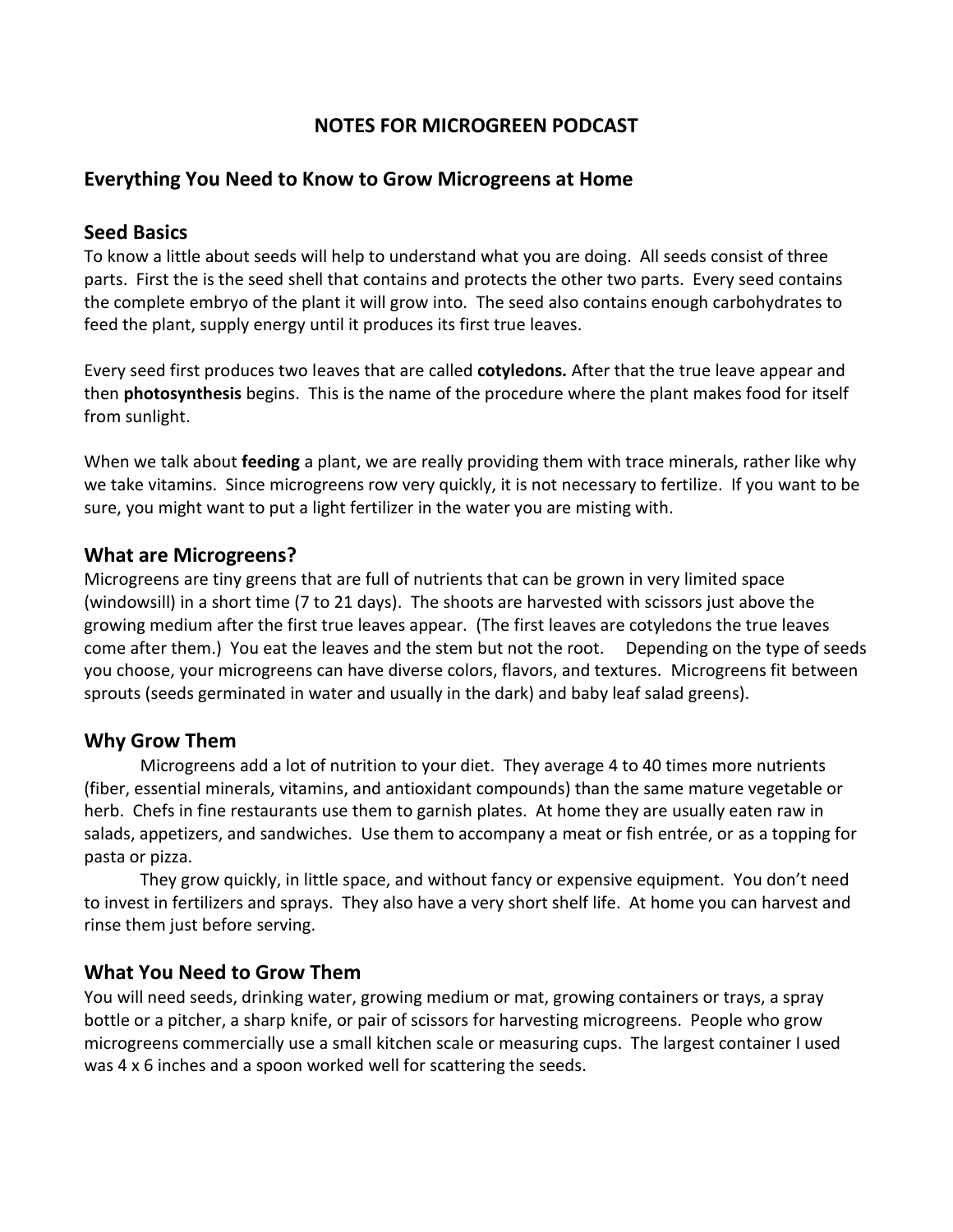**Seeds –** To avoid harmful chemicals, it is best to chose seeds labeled as "certified organic", "non-GMO" or "untreated" seeds. Although it is not necessary to spend extra for them, there are now seeds that are labeled "microgreens" or "sprouting seeds". If you save your own seeds that is an excellent choice.

Many varieties of edible plant species can be used. Among the easiest are members of the broccoli family. These include broccoli, radish, arugula, cabbage, kale, and mustard. The growth cycle of these is 7-8 days. Lettuce also grows quickly. Herbs like parsley, basil, dill, and others take a little longer but are popular. You can also use whole grains like buckwheat or alfalfa. Wheat grass is popular for juicing and smoothies.

Avoid any plants in the night-shade family as they are poisonous in the sprout stage. These include tomatoes, peppers, potatoes, and eggplant. Luckily these are very slow to germinate and not desirable for microgreens.

**Containers –** You can look on-line and pay a lot of money for special trays to grow your microgreens. You can also use containers that you have on hand, or in your recycling. The only requirements are

- It should be shallow (around 2 inches high)
- Drainage holes are beneficial. When the seeds have germinated it is a good practice to water from the bottom. You can punch drainage holes in many of the containers we will suggest.
- The container needs to be free of any toxins. **Don't plant microgreens in anything that contained a toxic substance.**
- **If using a plastic container, look for food grade plastics which are #1, #2, #4 and #5. These will not leach anything into your greens**
- Thoroughly clean any used containers before planting in them.

#### **Some easy to find and use containers**

- Disposable aluminum pie tins (punch holes in one and use the other to drain into.)
- Milk and juice cartons, either coated paper or plastic. The 2-quart size in perfect for on a windowsill. Cut the carton in half the long way. Plant in one side and save the other to cover the seeds while germinating.
- Egg Cartons The paper ones are good, but they will get soggy from watering. Put it on a larger container or a plate to contain any leakage. When you are finished with it, put the egg carton in your compost pile.
- Plant saucers They are sturdy and reusable. Drill holes in one and set it into another for drainage
- Plastic food packaging and take-away containers A great way to re-purpose and single use container. These are ideal as they are usually square, relatively small size. It is easy to find ones that will nest.
- A ceramic bowl full of microgreens will be pretty on your counter, and it won't leak. Be sure it is about 2 inches tall, and you will need a liner for drainage

### **Medium – This is the material the plants grow in. It has three main functions,**

- 1. Supplying roots with water, air, and nutrients
- 2. Physically supporting the plant
- 3. Allowing for maximum root growth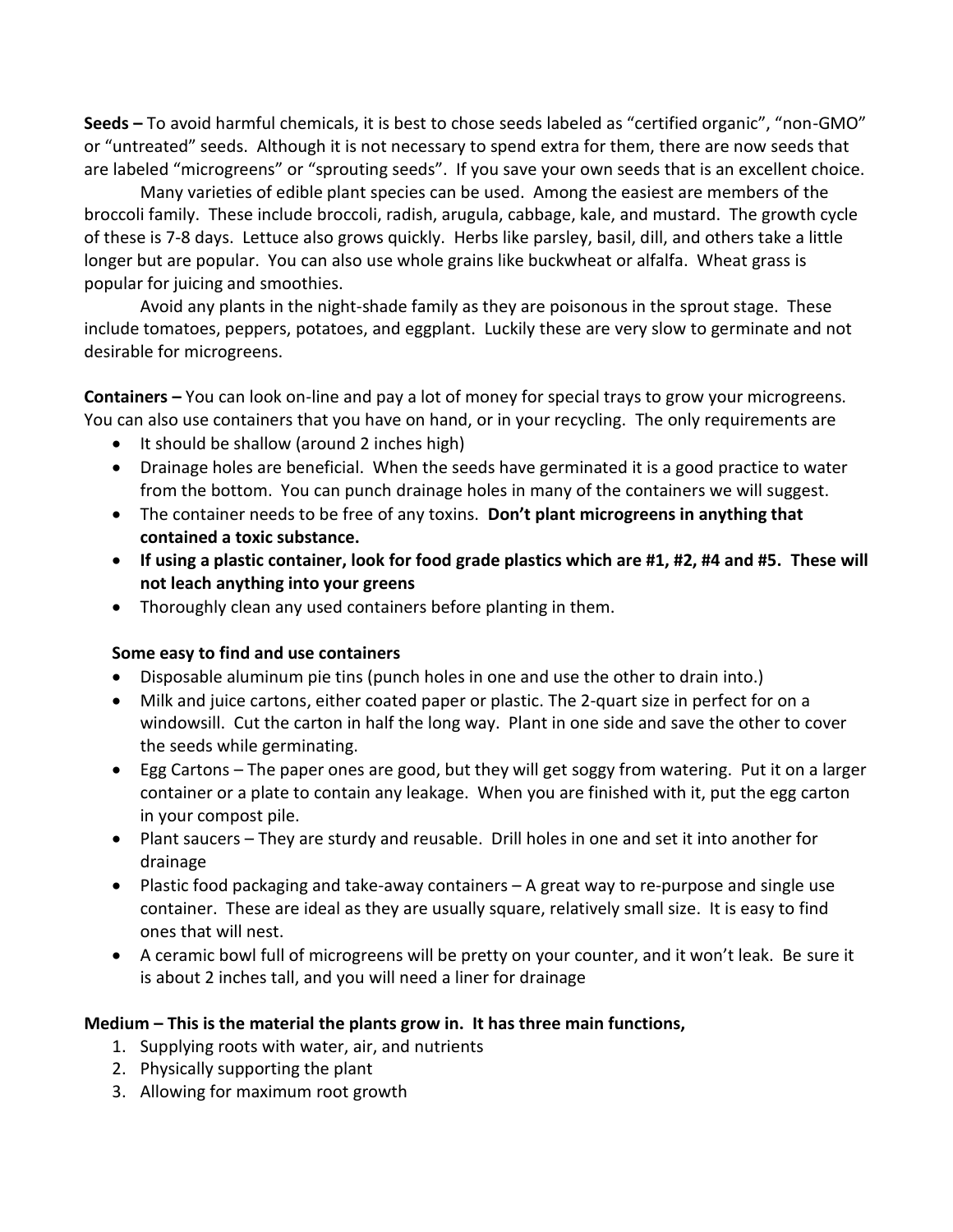#### **Some popular mediums**

- **Soil** Growing microgreens had started as "soil-less" gardening. Commercial growers found they got consistent result by using potting soil. And it is readily available, doesn't require additional fertilizers and can be re-composted to use again. However, it is messy. Ideally you should use sterilized soil for microgreens**.** You can buy sterilized soil or bake the soil in the over at 180 degrees for about 30 minutes.
- **Coconut coir**  This popular medium is from the fiber of coconuts. It is commonly sold as dehydrated bricks. It is lightweight and easy to store. Just add water to use it. Coconut coir produces consistent growth, can be purchased locally, and is cost effective. It does not contain many nutrients and like soil, it can be messy.
- **Coco coir basket liner mats –** inexpensive and easy to use. Some nurseries (Martin's is one) sell the material. It comes in 2 and 3 ft. widths and I was able to buy 12 inches of it. It does not hold water and has no nutrients. Plant roots can easily penetrate the mat material. Try using a layer on top of soil or coconut coir. An alternate is to use several layers of an absorbent paper towel.

## **How to sow Microgreens**

(Large seeds, such as sunflowers, benefit from soaking 4-8 hours to soften the seed.)

- **Fill your container** put medium in the container a little less than 2 inches deep. Moisten the medium until water runs out. Level the surface so there are no hills and valleys. If you plan to use a cover, do it now. Mist the top to help seeds adhere.
- **Scatter seeds** Microgreens are sown densely. You want the seed to mostly cover the medium and try not to let them bunch up. Using a spoon carefully scatter the seeds over the medium. Be sure most seeds are in contact with the medium. If needed, gently press them down. To ensure the seeds are in contact with the medium you might want to sprinkle a small amount of the growing medium over the top
- **Cover**  You don't want your seeds to dry out, but they need some air circulation. Lightly cover them with a loose lid or plastic wrap.
- **Temperature**  The ideal soil temperature for germination is around 75 deg. F. Once the seeds have germinated, they will do well in air that is about 60 deg**. F**
- **Keep your seeds in the dark** Most seeds need dark to germinate. Block the light by stacking containers or covering them loosely with a few layers of newspaper. (An exception is lettuce. It needs light, don't cover them with anything but plastic wrap.
- **Check your seeds daily** spray the foliage with plain water until the leaves are moist. Check the soil, it needs to be damp but not soaking. It is best to water microgreens from below. Drain any standing water each day.
- **As they sprout, uncover them, and move them into the light.** Your sprouts will turn from yellow to green. Watch for the first leaves to appear.